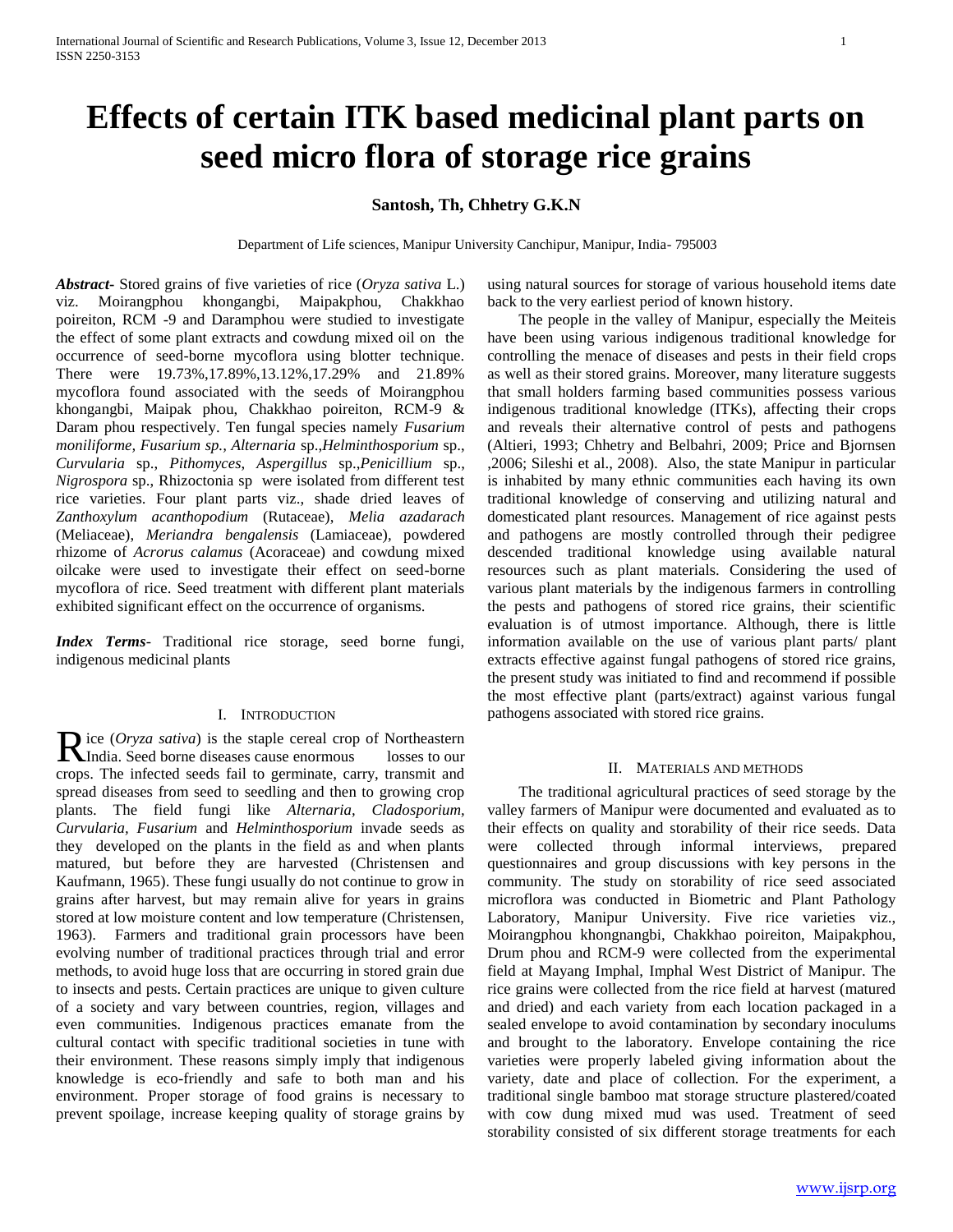variety which includes storing of rice in bamboo mat plastered with cowdung mixed oil cake. Similarly, shade dried leaves of *Melia azadarach*, *Xanthozylum acanthopodium* and *Meriandra benghalensis* Benth. @ 25g/kg of grains properly mixed with the grains and the other treatment includes mixing of rice grains with 50g of dried powered rhizome of *Acrorus calamus.* The rice grains stored in basket plastered with cow dung mixed mud serve as control. The seeds kept in different containers were stored for six months upto July 2012. Samples of seeds were drawn from each container at four different storage duration (0 day, 60days, 120 days and 180 days) from January (prior to storage) upto July.

 Occurrence of seedborne microflora on seed was determined by the modified blotter method. Twenty five seeds of each cultivar selected at random were spaced on damp 9-cm Whatman No. 1 filter paper in plastic petridishes and each was replicated 3 times. The experiment was repeated 4 times. The plates were incubated in 12 hr light and 12 hr darkness at  $25 \pm 1$ C for 8 days. After 8 day incubation period, conidia and hyphae of fungi growing on the seeds were picked off each infected seed with fine sterile forceps, mounted on a slide and examined with a stereo compound microscope. Each fungus was identified on the basis of its conidia and or hyphae characteristics and frequency of isolation was tabulated using the formula,

### Percent frequency  $(\% )$  =

|       |  |                                |  |  |  | Number of seeds on which growth of the particular fungal species is detected |
|-------|--|--------------------------------|--|--|--|------------------------------------------------------------------------------|
|       |  | Total number of seeds examined |  |  |  |                                                                              |
| x 100 |  |                                |  |  |  |                                                                              |

#### III. RESULT AND DISCUSSION

 The fungal species isolated from the seeds of five rice cultivars treated with different plant parts and cowdung mixed oilcake are listed in table 1,2,3,4  $\&$  5. The numbers of fungal species isolated from the treated seeds are shown in table 6. As seen from these tables, it was found that treatment profoundly affected the fungal population associated with the five types of seeds. The number of fungal species associated with the seeds was significantly reduced by these treatments during the whole storage period of 180 days. Among the different treatments, seeds treated with powdered rizhome of *Acrorus calamus* were found to be infested by minimum number of fungal species. Much higher number of fungal species could be isolated from the untreated control seeds. The percent frequencies of fungal species like *Curvularia sp*., *Helminthosporium oryzae*, *Fusarium moniliforme*, *Alternaria sp*., *Pithomyces sp*., etc. were differentially affected by different treatments.

Table  $7.1(a),(b),(c),(d),(e)$  shows the total fungal infestation (% frequency) of treated and untreated seeds of the five rice cultivars. The percentage of seeds infested with fungi was greatly reduced by the treatments. The greatest reduction in overall fungal infestation was observed in seeds treated with powdered rhizome of *Acrorus calamus*. The maximum percentage of seeds infested with fungi in powdered rhizome were 22.4% in Moirangphou khongangbi, 18.4% in Maipakphou, 14.4% in Chakkhao poireition, 21.2% in RCM-9, and 26.4% in Daram phou, while that of the untreated control seeds were 41.1%, 34.4%, 29%, 41.1% & 35.8% respectively. The other treatments

also reduce the fungal infestation but not as effectively as powdered rhizome of *Acrorus calamus*. Even after the 180 days of storage, the fungal populations were found to be significantly lower among the treated seeds in comparison to the untreated seeds. The use of *Acrorus calamus* was also reported by many workers and is said to be effective antifungal agent (Arora & Pandey, 1984) and also the oil extract of the said plant species worked as an effective controlling agent of *Aspergillus oryzae* cannot be ruled out (Alankararao & Rajender, 1981). The plant species (*Meriandra bengalensis, Acrorus calamus*, *Zanthozylum acanthopodium*, *Melia*, etc. used for the seed treatment are closely associated with the traditional culture of Manipur. The plants have been especially used as antiseptics and pest repellants and also its uses during rice harvesting season have been reported.

 The present study reveals the effectiveness of powdered rhizome in controlling many of the seed borne microflora of stored rice grain and suggest an alternative to use of costlier chemicals and moreover being organic by default poses no harm to human subjects.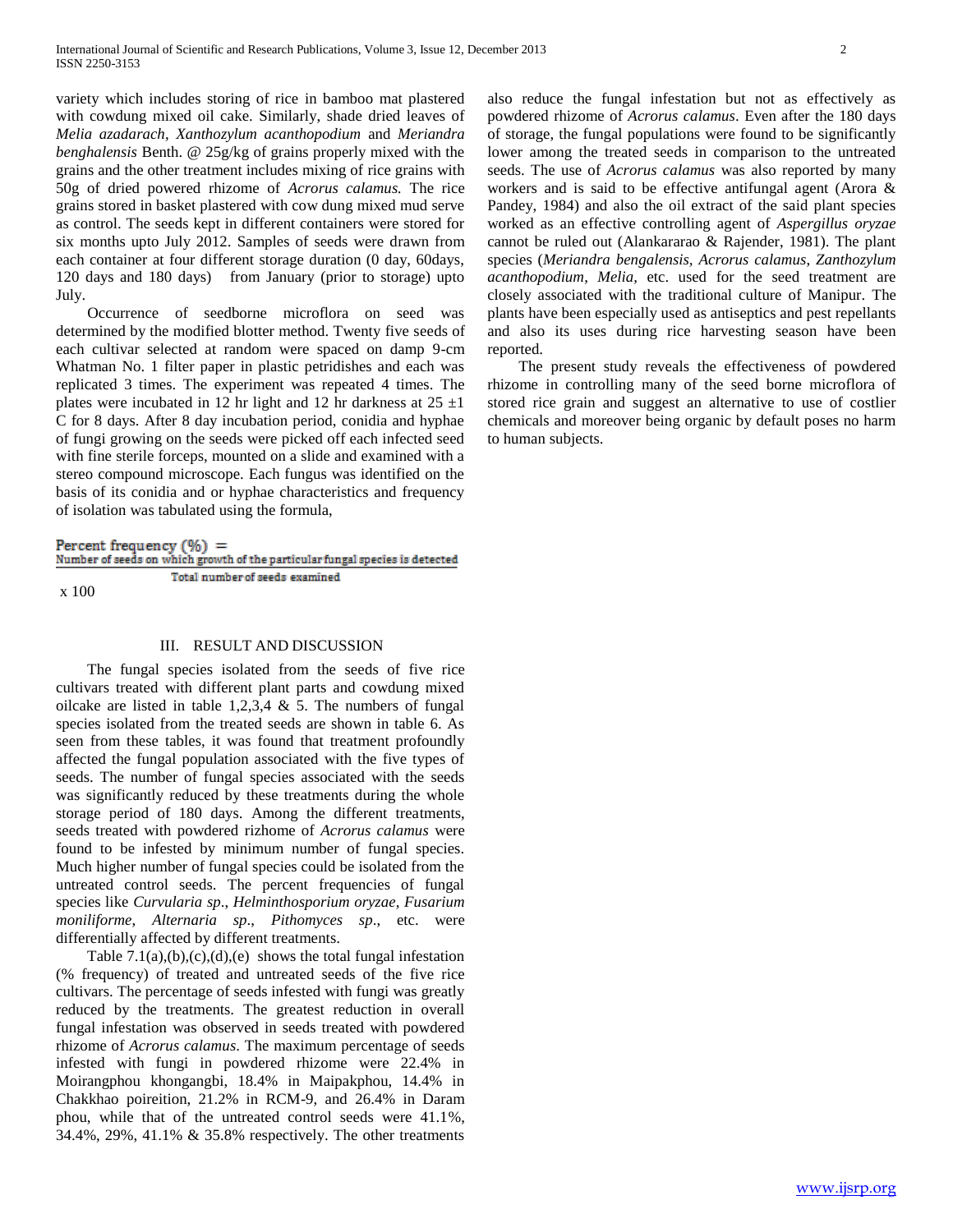## IV. TABLES

# **Table 1: Frequency (%) of isolation of seed borne fungal species in rice Variety Moirangphou (Local Cultivar)**

|                      |                                                |             |        |                          |                                            |                                         |                |             |                |                    | Storage period                 |                                |                |             |                          |                    |                                                   |                           |                |                |           |                    |                                 |                        |
|----------------------|------------------------------------------------|-------------|--------|--------------------------|--------------------------------------------|-----------------------------------------|----------------|-------------|----------------|--------------------|--------------------------------|--------------------------------|----------------|-------------|--------------------------|--------------------|---------------------------------------------------|---------------------------|----------------|----------------|-----------|--------------------|---------------------------------|------------------------|
|                      |                                                |             |        | $0$ days                 |                                            |                                         |                |             |                | 60 days            |                                |                                |                |             | 120 days                 |                    |                                                   |                           |                |                | 180 days  |                    |                                 |                        |
|                      |                                                |             |        | Treatment                |                                            |                                         |                |             |                | Treatment          |                                |                                |                |             | Treatment                |                    |                                                   |                           |                |                | Treatment |                    |                                 |                        |
| species<br>Fungal    | $\begin{bmatrix} 1 & 1 \\ 0 & 1 \end{bmatrix}$ | Zanthoxylum | Melia  | calamus<br>Acrorus       | $_{\emph{calc}}$<br>öï<br>mixed<br>Cowdung | ensis<br>alh.<br>beng.<br>eriandra<br>Ź | Control        | Zanthoxylum | Melia          | calamus<br>Acrorus | cake<br>öi<br>mixed<br>Cowdung | alhensis<br>beng.<br>Meriandra | Control        | Zanthoxylum | Melia                    | calamus<br>Acrorus | cake<br>$\delta l$<br>mixed<br>$\mathit{Covdung}$ | bengalhensis<br>Meriandra | Control        | Zanthoxylum    | Melia     | calamus<br>Acrorus | cake<br>oil<br>mixed<br>Cowdung | Meriandra bengalhensis |
| Aspergillus sp.      | 4                                              | 2.6         | 4      | 2.6                      | 2.6                                        |                                         | 5.3            | 1.3         | $\sim$         | $\sim$             | 1.3                            | $\overline{a}$                 | $\overline{4}$ | $\sim$      | 1.3                      | 1.3                | 1.3                                               | 2.6                       | 9.3            | 2.6            | 4         | 2.6                | 5.3                             | 1.3                    |
| Helminthosporium sp. | 5.3                                            | 2.6         | 2.6    | 5.3                      | 5.3                                        | 9.3                                     | 2.6            | 1.3         | $\sim$         | 1.3                |                                | 1.3                            | 5.3            | 1.3         | 2.6                      | 1.3                | 2.6                                               |                           | 1.3            | 2.6            | 1.3       | 2.6                | $\overline{4}$                  | 2.6                    |
| Curvularia sp.       | 1.3                                            |             | 1.3    | $-$                      | 5.3                                        | 4                                       | $\overline{4}$ |             | 1.3            | 2.6                | 1.3                            | 1.3                            | 9.3            | $\sim$      | $\overline{4}$           | 2.6                | 1.3                                               |                           |                | $\sim$         | 2.6       | $\overline{4}$     | $\overline{\phantom{a}}$        | 1.3                    |
| Pithomyces sp.       | $\sim$                                         | 1.3         | $\sim$ | 2.6                      | 1.3                                        | 1.3                                     | $\sim$         | 2.6         | 1.3            | $\sim$             | 2.6                            | $\overline{a}$                 | 4              | 2.6         | 1.3                      |                    | $\overline{a}$                                    |                           | 5.3            | 2.6            | 4         | 2.6                | 1.3                             | 1.3                    |
| Alternaria sp.       | 2.6                                            |             | 4      | 2.6                      | 1.3                                        | $\overline{\phantom{a}}$                | 2.6            |             | 2.6            | 1.3                | 2.6                            | 2.6                            | 1.3            | 1.3         | $\overline{\phantom{a}}$ | 1.3                | 2.6                                               | 1.3                       | 2.6            | $\overline{4}$ | 2.6       | 1.3                | $\overline{4}$                  | 2.6                    |
| Fusarium semeticum   | $\sim$                                         | 2.6         |        | ÷                        | ٠                                          | 4                                       | 9.3            | 1.3         | 2.6            | $\sim$             |                                | 1.3                            | 4              | $\sim$      | $\sim$                   | $\sim$             | 1.3                                               | 2.6                       | $\overline{4}$ | $\overline{4}$ | $\sim$    | 1.3                | 5.3                             | $\sim$                 |
| Fusarium moniliforme | 5.3                                            | 5.3         | 4      | 8                        | 9.3                                        | 4                                       | 5.3            | 4           | 1.3            | $\sim$             | 1.3                            | 1.3                            | 5.3            | 1.3         | $\sim$                   |                    | $\overline{4}$                                    | 2.6                       | 5.3            | 2.6            | 1.3       | 2.6                | 1.3                             |                        |
| Rhizoctonia sp.      | 1.3                                            | 1.3         | 2.6    | $\overline{\phantom{0}}$ | $\overline{a}$                             | 1.3                                     | $\sim$         | 2.6         | $\overline{a}$ | $\sim$             | 1.3                            | $\overline{a}$                 | 4              | 1.3         | 2.6                      | 2.6                | 2.6                                               | 1.3                       | 1.3            | $\sim$         | 2.6       |                    | 1.3                             | 2.6                    |
| Nigrospora sp.       | 1.3                                            |             | 1.3    |                          | $\overline{a}$                             | 1.3                                     | $\sim$         | 1.3         | 2.6            | 1.3                | $\overline{4}$                 | $\overline{4}$                 | 2.6            | 2.6         | $\sim$                   | 2.6                | 5.3                                               |                           | 1.3            | $\sim$         | 1.3       |                    | 2.6                             |                        |
| Penicillium sp.      | $\overline{\phantom{a}}$                       | 1.3         |        | 1.3                      |                                            |                                         | 2.6            | 1.3         | $\overline{4}$ |                    |                                | 1.3                            | 1.3            |             |                          |                    | $\overline{4}$                                    | 1.3                       |                | $\blacksquare$ |           |                    | 1.3                             | 1.3                    |
| Total                | 21.1                                           | 17          | 19.8   | 22.4                     | 25.1                                       | 25.1                                    | 33             | 15.7        | 15.7           | 6.5                | 14.4                           | 13.1                           | 41.1           | 10.4        | 11.8                     | 11.7               | 25                                                | 15.7                      | 30.4           | 18.4           | 19.7      | 17                 | 26.4                            | 17                     |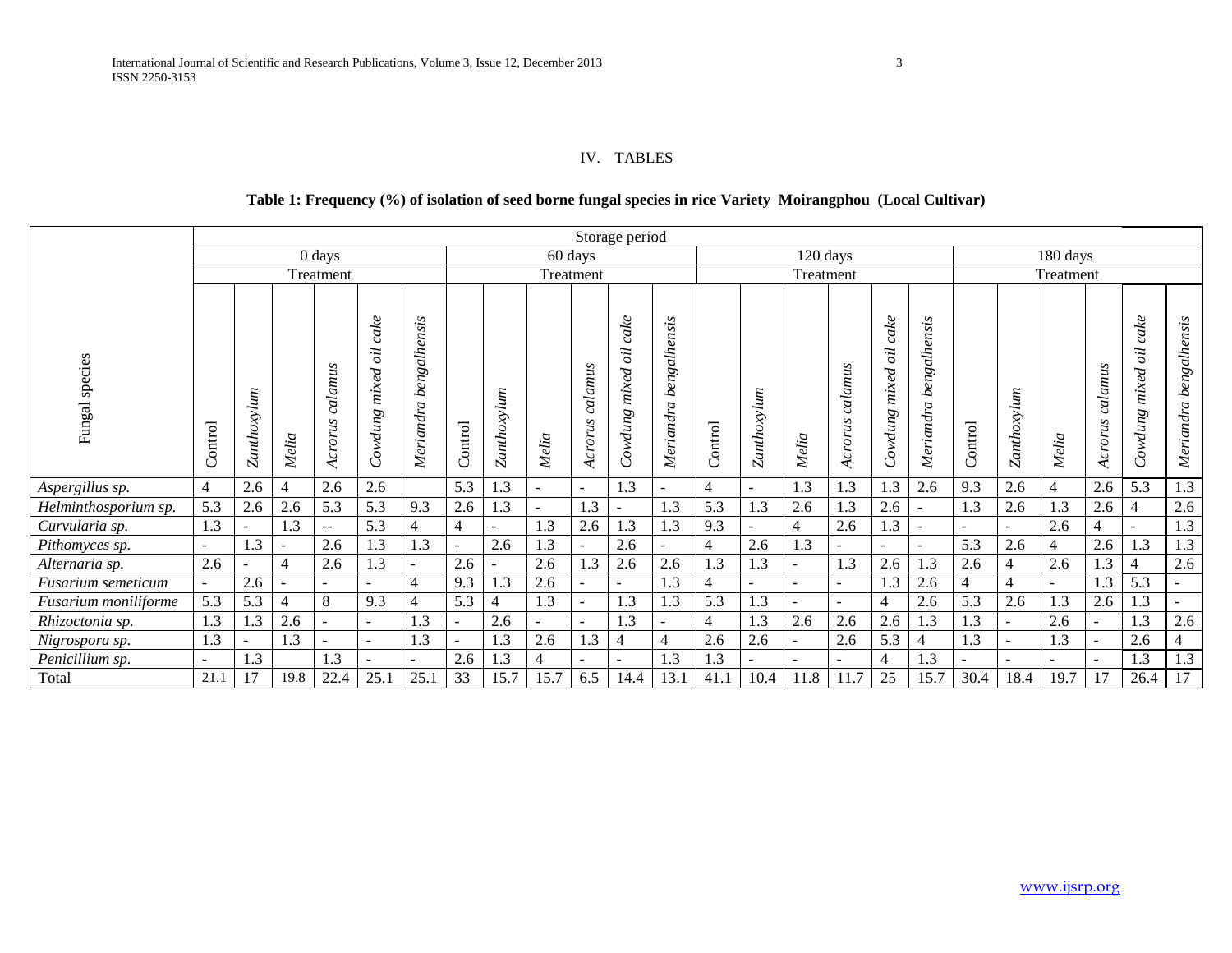|                      |          |             |                |                    |                                 |                           |         |             |                          |                    |                                        | Storage period            |                |                |                          |                    |                                |                           |                |                          |                |                    |                                 |                        |
|----------------------|----------|-------------|----------------|--------------------|---------------------------------|---------------------------|---------|-------------|--------------------------|--------------------|----------------------------------------|---------------------------|----------------|----------------|--------------------------|--------------------|--------------------------------|---------------------------|----------------|--------------------------|----------------|--------------------|---------------------------------|------------------------|
|                      |          |             |                | 0 days             |                                 |                           |         |             |                          | 60 days            |                                        |                           |                |                |                          | 120 days           |                                |                           |                |                          |                | 180 days           |                                 |                        |
|                      |          |             |                | Treatment          |                                 |                           |         |             |                          | Treatment          |                                        |                           |                |                | Treatment                |                    |                                |                           |                |                          | Treatment      |                    |                                 |                        |
| species<br>Fungal    | Control  | Zanthoxylum | Melia          | calamus<br>Acrorus | cake<br>oil<br>mixed<br>Cowdung | bengalhensis<br>Meriandra | Control | Zanthoxylum | Melia                    | calamus<br>Acrorus | cake<br>oil<br>mixed<br><b>Cowdung</b> | bengalhensis<br>Meriandra | ontrol<br>O    | Zanthoxylum    | Melia                    | calamus<br>Acrorus | cake<br>öï<br>mixed<br>Cowdung | bengalhensis<br>Meriandra | Control        | Zanthoxylum              | Melia          | calamus<br>Acrorus | cake<br>oil<br>mixed<br>Cowdung | Meriandra bengalhensis |
| Aspergillus sp.      | 2.6      | 4           | 2.6            | 5.3                | $\blacksquare$                  | 2.6                       | 2.6     | 1.3         | 2.6                      | ÷.                 | 1.3                                    | 2.6                       | $\overline{4}$ | 1.3            | ÷.                       | 1.3                | 2.6                            | 1.3                       | 5.3            | 4                        | $\sim$         | 2.6                | 5.3                             | 2.6                    |
| Helminthosporium sp. | 5.3      |             | $\overline{4}$ | 5.3                | $\overline{4}$                  | 2.6                       | 5.3     | 2.6         |                          | 2.6                | 2.6                                    | 1.3                       | 5.3            | $\overline{a}$ | 1.3                      |                    | 2.6                            | 1.3                       |                | 2.6                      | $\overline{4}$ | 1.3                | 2.6                             |                        |
| Curvularia sp.       | 1.3      | 2.6         | $\sim$         | $\sim$             | 5.3                             | 1.3                       | 4       |             | 2.6                      | 2.6                | 1.3                                    | $\sim$                    | 1.3            | $\sim$         | ÷.                       | $\sim$             | 1.3                            | ÷.                        | 2.6            | 1.3                      | 2.6            |                    | $\sim$                          | $\overline{4}$         |
| Pithomyces sp.       | 1.3      |             | 1.3            | $\sim$             | 2.6                             |                           | 2.6     |             | 1.3                      |                    | 2.6                                    |                           | 5.3            | 2.6            | 2.6                      | 1.3                | 1.3                            |                           | 1.3            | 1.3                      | $\overline{4}$ | 2.6                | 2.6                             | 1.3                    |
| Alternaria sp.       | ۰        | 2.6         | 2.6            | $\overline{4}$     | 2.6                             |                           | 4       | 2.6         | $\overline{\phantom{0}}$ | 1.3                | 1.3                                    | 2.6                       | $\overline{4}$ | 1.3            | 2.6                      |                    | $\sim$                         | 2.6                       | $\sim$ $\sim$  | 2.6                      | 2.6            | 1.3                | 1.3                             |                        |
| Fusarium semeticum   | 5.3      | 9.3         | ٠              | 1.3                |                                 | 2.6                       | 1.3     | 2.6         | ÷.                       | $\blacksquare$     |                                        |                           | $\overline{4}$ | 1.3            | 1.3                      | 2.6                | $\overline{4}$                 | 1.3                       | 2.6            |                          | 2.6            | 1.3                | 1.3                             | 1.3                    |
| Fusarium moniliforme | 10.6     | 5.3         | $\blacksquare$ | 2.6                | 2.6                             | 4                         | 2.6     | 1.3         | $\overline{4}$           | 1.3                | 2.6                                    | 1.3                       |                | 2.6            | $\overline{\phantom{0}}$ |                    | $\overline{a}$                 | 2.6                       | 5.3            | $\overline{4}$           | 1.3            |                    | 1.3                             | 1.3                    |
| Rhizoctonia sp.      | 2.6      | 4           | 2.6            |                    | 1.3                             | 4                         |         |             | 2.6                      | 2.6                | 1.3                                    | $\overline{4}$            | 1.3            | $\blacksquare$ |                          |                    | 1.3                            | $\overline{\phantom{0}}$  | $\overline{4}$ |                          | 1.3            |                    |                                 | $\overline{4}$         |
| Nigrospora sp.       | $\equiv$ | 2.6         | 1.3            | 2.6                |                                 | 1.3                       | 1.3     | 2.6         | $\sim$                   | Ξ.                 | 1.3                                    |                           | 5.3            | $\sim$         | 2.6                      | 1.3                | 1.3                            | $\overline{\phantom{0}}$  |                | $\sim$                   | 1.3            |                    | 1.3                             |                        |
| Penicillium sp.      | 1.3      |             |                |                    | 1.3                             |                           | 5.3     |             | 1.3                      |                    | 2.6                                    | 1.3                       | $\overline{4}$ | 1.3            | 2.6                      | 2.6                |                                |                           | 1.3            | $\overline{\phantom{m}}$ | 1.3            |                    |                                 |                        |
| Total                | 30.3     | 30.4        | 14.4           | 18.4               | 19.7                            | 18.4                      | 29      | 21          | 14.4                     | 10.4               | 16.9                                   | 13.1                      | 34.4           | 10.4           | 13                       | 9.1                | 14.4                           | 9.1                       | 26.4           | 15.8                     | 21             | 9.1                | 15.7                            | 14.5                   |

# **Table 2: Frequency (%) of isolation of seed borne fungal species in rice Variety Maipak phou (Local Cultivar)**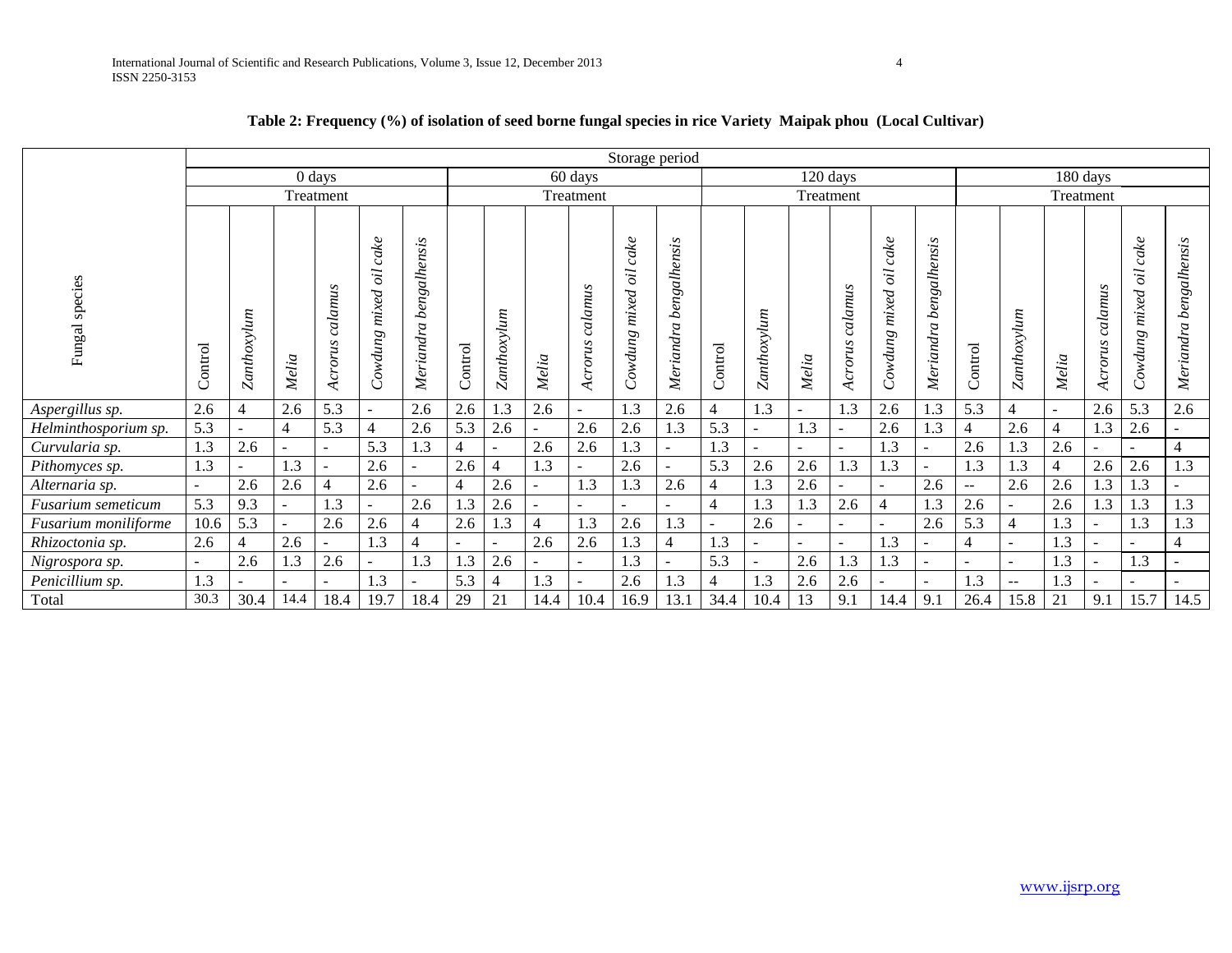|                      |                |             |       |                    |                                     |                           |         |                          |                |                    |                                           | Storage period            |                |                   |       |                    |                                |                           |         |                          |           |                    |                                           |                        |
|----------------------|----------------|-------------|-------|--------------------|-------------------------------------|---------------------------|---------|--------------------------|----------------|--------------------|-------------------------------------------|---------------------------|----------------|-------------------|-------|--------------------|--------------------------------|---------------------------|---------|--------------------------|-----------|--------------------|-------------------------------------------|------------------------|
|                      |                |             |       | 0 days             |                                     |                           |         |                          |                | 60 days            |                                           |                           |                |                   |       | 120 days           |                                |                           |         |                          | 180 days  |                    |                                           |                        |
|                      |                |             |       | Treatment          |                                     |                           |         |                          |                | Treatment          |                                           |                           |                |                   |       | Treatment          |                                |                           |         |                          | Treatment |                    |                                           |                        |
| species<br>Fungal    | Control        | Zanthoxylum | Melia | calamus<br>Acrorus | cake<br>öi<br>mixed<br>Sunpwo.<br>C | bengalhensis<br>Meriandra | Control | Zanthoxylum              | Melia          | calamus<br>Acrorus | cake<br>öi<br>mixed<br><b>Sunpwo</b><br>◡ | bengalhensis<br>Meriandra | ontrol<br>Ü    | Zanthoxylum       | Melia | calamus<br>Acrorus | cake<br>öï<br>mixed<br>Cowdung | bengalhensis<br>Meriandra | Control | Zanthoxylum              | Melia     | calamus<br>Acrorus | cake<br>öö<br>mixed<br><b>Sunpro</b><br>ರ | Meriandra bengalhensis |
| Aspergillus sp.      | 1.3            |             | 5.3   | 1.3                | $\sim$                              | 1.3                       | 4       | 1.3                      | 1.3            |                    | 2.6                                       | $\overline{\phantom{a}}$  | 5.3            | 1.3               |       | 2.6                | 2.6                            | ۰                         | 5.3     | 2.6                      | 1.3       | 1.3                | 9.3                                       |                        |
| Helminthosporium sp. | 5.3            | 1.3         | 2.6   | 2.6                | 9.3                                 | $\,8\,$                   | 4       |                          | 1.3            |                    | 1.3                                       | 2.6                       | 4              | 2.6               | 1.3   | $\sim$             | 1.3                            | 1.3                       | 2.6     | 1.3                      | 1.3       |                    | 2.6                                       | 1.3                    |
| Curvularia sp.       | 1.3            |             |       | ÷.                 | 5.3                                 | 1.3                       | 2.6     | $\overline{\phantom{a}}$ | 2.6            | 1.3                | 1.3                                       | $\sim$                    | 1.3            |                   |       | $\sim$             | 1.3                            | $\blacksquare$            | 1.3     | $\sim$                   | 2.6       | 1.3                | 2.6                                       | 1.3                    |
| Pithomyces sp.       | 1.3            |             | 1.3   |                    | 1.3                                 | $\overline{\phantom{a}}$  | 1.3     |                          | ÷              | Ξ.                 | 2.6                                       |                           | 2.6            |                   | 1.3   | $\sim$             | $\mathbf{u}$                   | ۰                         | 1.3     | 2.6                      | Ξ.        |                    | 1.3                                       |                        |
| Alternaria sp.       | $\overline{4}$ |             | 2.6   | 1.3                |                                     | 1.3                       | 2.6     |                          | 1.3            |                    | 1.3                                       | $\sim$                    | 2.6            |                   |       | 1.3                |                                | 1.3                       | 1.3     | 1.3                      |           |                    | $\sim$                                    | 1.3                    |
| Fusarium semeticum   |                | 1.3         |       | ۰                  | 1.3                                 | 2.6                       | 4       | 1.3                      | ÷,             |                    | 2.6                                       |                           | $\sim$         |                   | 1.3   | $\sim$             |                                | 2.6                       |         | $\overline{\phantom{a}}$ | Ξ.        | 2.6                | 5.2                                       | 2.6                    |
| Fusarium moniliforme | 10.6           | 2.6         | 1.3   | 5.3                |                                     | 1.3                       |         | 2.6                      | ÷              | 1.3                |                                           | 1.3                       | $\overline{4}$ |                   | 2.6   | $\sim$             | 2.6                            | $\blacksquare$            | 9.3     | 1.3                      |           | 1.3                |                                           | 2.6                    |
| Rhizoctonia sp.      | 1.3            |             | 1.3   | 1.3                |                                     | 2.6                       | 2.6     | $\sim$                   | 1.3            |                    | 1.3                                       | $\overline{\phantom{a}}$  | 1.3            | 1.3               |       | 1.3                |                                | $\overline{\phantom{a}}$  |         | $\sim$                   | 2.6       | 1.3                | 1.3                                       | 1.3                    |
| Nigrospora sp.       | $\blacksquare$ | 2.6         |       | .3                 | 2.6                                 | $\blacksquare$            | 1.3     | $\overline{4}$           | $\blacksquare$ |                    |                                           | $\sim$                    | 1.3            | $\qquad \qquad -$ | 2.6   | $\sim$             |                                | $\blacksquare$            | 1.3     | $\overline{\phantom{a}}$ | 1.3       |                    | $\overline{\phantom{a}}$                  |                        |
| Penicillium sp.      | $\sim$         |             |       | $\cdot$ 3          | 1.3                                 | 1.3                       | 2.6     | 2.6                      | ÷              |                    |                                           | 1.3                       |                |                   |       | $\sim$             | 2.6                            |                           | 2.6     | $\overline{\phantom{a}}$ | 1.3       |                    | 1.3                                       |                        |
| Total                | 25.1           | 7.8         | 14.4  | 14.4               | 21.1                                | 19.7                      | 29      | 11.8                     | 7.8            | 2.6                | 13                                        | 5.2                       | 22.2           | 5.2               | 9.1   | 5.2                | 10.4                           | 5.2                       | 25      | 9.1                      | 10.4      | 7.8                | 23.6                                      | 10.4                   |

# **Table 3: Frequency (%) of isolation of seed borne fungal species in rice Variety Chakkhao Poireiton (Local Cultivar)**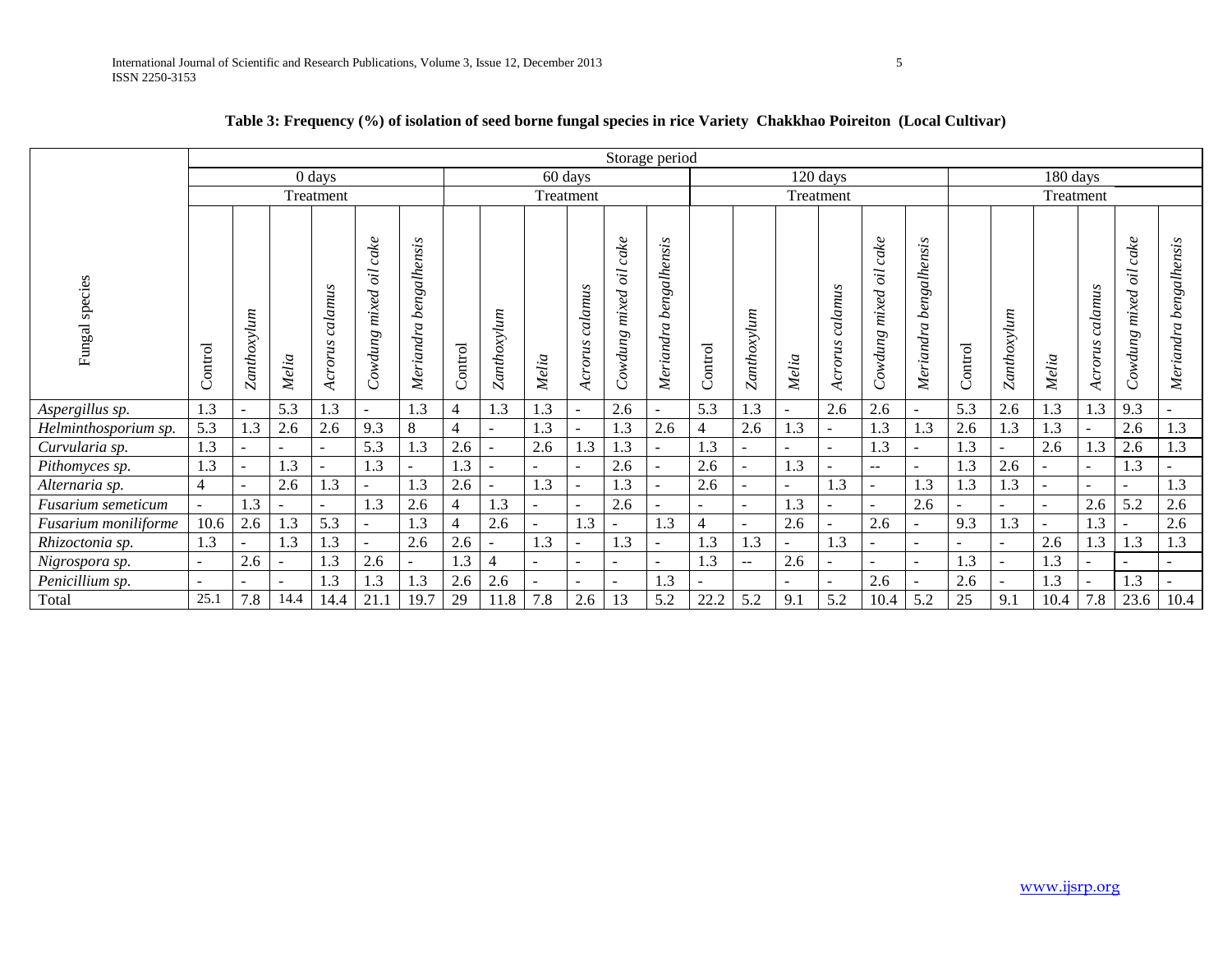|                      |                          |                          |                |                          |                                |                           |                |             |                |                    |                                        | Storage period            |                |             |                |                          |                                         |                           |                |             |       |                    |                                |                        |
|----------------------|--------------------------|--------------------------|----------------|--------------------------|--------------------------------|---------------------------|----------------|-------------|----------------|--------------------|----------------------------------------|---------------------------|----------------|-------------|----------------|--------------------------|-----------------------------------------|---------------------------|----------------|-------------|-------|--------------------|--------------------------------|------------------------|
|                      |                          |                          |                | $0$ days                 |                                |                           |                |             | 60 days        |                    |                                        |                           |                |             | 120 days       |                          |                                         |                           |                |             |       | 180 days           |                                |                        |
|                      |                          |                          |                | Treatment                |                                |                           |                |             | Treatment      |                    |                                        |                           |                |             | Treatment      |                          |                                         |                           |                |             |       | Treatment          |                                |                        |
| species<br>Fungal    | Control                  | Zanthoxylum              | Melia          | calamus<br>Acrorus       | cake<br>öï<br>mixed<br>Cowdung | bengalhensis<br>Meriandra | Control        | Zanthoxylum | Melia          | calamus<br>Acrorus | cake<br>$\delta l$<br>mixed<br>Cowdung | bengalhensis<br>Meriandra | Control        | Zanthoxylum | Melia          | calamus<br>Acrorus       | $\emph{calc}$<br>öi<br>mixed<br>Cowdung | bengalhensis<br>Meriandra | Control        | Zanthoxylum | Melia | calamus<br>Acrorus | cake<br>öi<br>mixed<br>Cowdung | Meriandra bengalhensis |
| Aspergillus sp.      | 1.3                      | 1.3                      | $\overline{4}$ | 2.6                      | 5.3                            | $\sim$                    | 2.6            | 1.3         | 2.6            | ÷.                 | 2.6                                    | 1.3                       | 2.6            | 1.3         | 1.3            | $\sim$                   | 2.6                                     | $\cdot$ 3                 | 5.3            | 2.6         | 4     | 2.6                | 1.3                            | 1.3                    |
| Helminthosporium sp. | 1.3                      | 1.3                      | 2.6            | $\overline{4}$           | $\overline{4}$                 | $\sim$                    | $\overline{4}$ |             | $\sim$         |                    | 2.6                                    | 1.3                       | 5.3            |             | 1.3            |                          | 1.3                                     | 1.3                       | $\overline{4}$ | Ξ.          | 2.6   |                    | 2.6                            | 2.6                    |
| Curvularia sp.       | 1.3                      | $\overline{\phantom{a}}$ | 1.3            | $\overline{4}$           | 1.3                            | 2.6                       | 1.3            | 1.3         | $\overline{4}$ | 2.6                | 4                                      | ÷.                        | $\overline{4}$ | 1.3         | $\overline{a}$ | 1.3                      | 2.6                                     | ÷.                        | $\overline{4}$ | 2.6         | 1.3   | 1.3                | 1.3                            |                        |
| Pithomyces sp.       | $\overline{\phantom{a}}$ | $\overline{\phantom{a}}$ |                | $\overline{\phantom{a}}$ | 1.3                            | 2.6                       | 1.3            | 2.6         | 1.3            | 1.3                | 1.3                                    | $\blacksquare$            | 2.6            | 2.6         | 1.3            | 1.3                      |                                         | 2.6                       | 2.6            | 2.6         | 2.6   | 2.6                | 1.3                            |                        |
| Alternaria sp.       | 2.6                      |                          |                | $\overline{\phantom{a}}$ | 2.6                            | 1.3                       |                | 1.3         | 1.3            | 1.3                | 2.6                                    |                           |                | 2.6         |                | 2.6                      | 1.3                                     | 1.3                       |                | 4           |       | $\overline{4}$     | $\overline{a}$                 | 2.6                    |
| Fusarium semeticum   |                          | 2.6                      |                | 5.3                      |                                | 2.6                       | 4              | 2.6         |                |                    |                                        | 2.6                       | $\overline{4}$ |             | 1.3            | 1.3                      | 2.6                                     |                           | 9.3            | 2.6         | 2.6   | 1.3                | 2.6                            | 1.3                    |
| Fusarium moniliforme | 5.3                      | 2.6                      | 2.6            | 5.3                      | 4                              | $\overline{4}$            | $\overline{4}$ | 2.6         | $\sim$         | 1.3                | $\overline{4}$                         | 1.3                       |                | 1.3         | 1.3            | $\overline{\phantom{a}}$ | 2.6                                     | 1.3                       | 5.3            | Ξ.          | 2.6   |                    | $\overline{4}$                 | 2.6                    |
| Rhizoctonia sp.      | 1.3                      | 1.3                      |                | $\blacksquare$           | $\sim$                         | 2.6                       | 1.3            |             | 1.3            |                    | 1.3                                    | 1.3                       | 5.3            | 2.6         | 2.6            | 1.3                      | 1.3                                     | 2.6                       | 4              | 1.3         | 1.3   | 1.3                | 2.6                            | 1.3                    |
| Nigrospora sp.       | $\overline{\phantom{a}}$ | $\overline{\phantom{a}}$ | 1.3            |                          | $\sim$                         |                           | 1.3            |             | $\sim$         | Ξ.                 |                                        |                           | 1.3            |             |                | $\overline{\phantom{a}}$ |                                         | 2.6                       | $\overline{4}$ | Ξ.          |       |                    | 5.3                            | 4                      |
| Penicillium sp.      | 1.3                      |                          | $\mathbf{1.3}$ |                          | $\sim$                         | 2.6                       | 4              | 1.3         | 1.3            |                    | 2.6                                    | 1.3                       |                |             | 1.3            |                          | 1.3                                     |                           | 2.6            | 1.3         | 1.3   |                    | 1.3                            |                        |
| Total                | 18.4                     | 9.1                      | 17.1           | 21.2                     | 18.5                           | 18.3                      | 23.8           |             | 11.8           | 6.5                | 21                                     | 9.1                       | 33.1           | 11.7        | 10.4           | 7.8                      | 15.6                                    | 13                        | 41.1           | 17          | 22.3  | 13.1               | 22.3                           | 15.7                   |

# **Table 4: Frequency (%) of isolation of seed borne fungal species in rice Variety RCM - 9 (Hybrid)**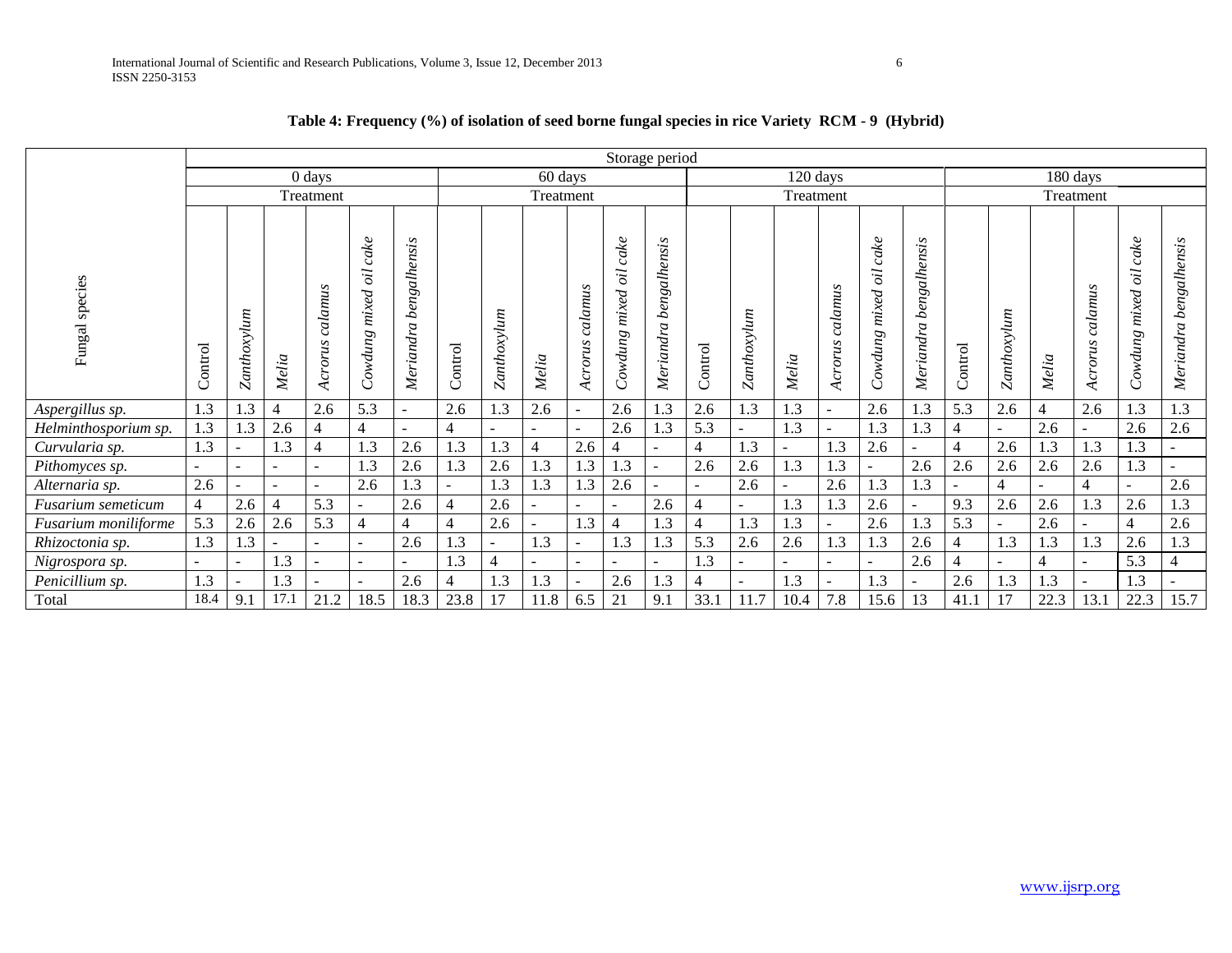|                      |                |             |                          |                          |                                |                               |                          |             |                |                          |                                 | Storage period                 |                |                |           |                    |                                        |                           |         |                |           |                    |                                |                        |
|----------------------|----------------|-------------|--------------------------|--------------------------|--------------------------------|-------------------------------|--------------------------|-------------|----------------|--------------------------|---------------------------------|--------------------------------|----------------|----------------|-----------|--------------------|----------------------------------------|---------------------------|---------|----------------|-----------|--------------------|--------------------------------|------------------------|
|                      |                |             |                          | $0 \, \text{days}$       |                                |                               |                          |             | 60 days        |                          |                                 |                                |                |                | 120 days  |                    |                                        |                           |         | 180 days       |           |                    |                                |                        |
|                      |                |             |                          | Treatment                |                                |                               |                          |             | Treatment      |                          |                                 |                                |                |                | Treatment |                    |                                        |                           |         |                | Treatment |                    |                                |                        |
|                      |                |             |                          |                          |                                |                               |                          |             |                |                          |                                 |                                |                |                |           |                    |                                        |                           |         |                |           |                    |                                |                        |
| species<br>Fungal    | Control        | Zanthoxylum | Melia                    | calamus<br>Acrorus       | cake<br>öi<br>mixed<br>Cowdung | engalhensis<br>Á<br>Meriandra | Control                  | Zanthoxylum | Melia          | calamus<br>Acrorus       | cake<br>oil<br>mixed<br>Cowdung | engalhensis<br>c,<br>Meriandra | Control        | Zanthoxylum    | Melia     | calamus<br>Acrorus | cake<br>$\delta i$<br>mixed<br>Cowdung | bengalhensis<br>Meriandra | Control | Zanthoxylum    | Melia     | calamus<br>Acrorus | cake<br>öi<br>mixed<br>Cowdung | Meriandra bengalhensis |
| Aspergillus sp.      | 9.3            | 2.6         | $\overline{4}$           | 4                        | $\mathbf{1.3}$                 | 2.6                           | 4                        | 2.6         | 1.3            | 2.6                      | 2.6                             | $\overline{\phantom{a}}$       | $\overline{4}$ | 2.6            | 1.3       | $\cdot$ 3          | $\sim$                                 | $\sim$                    | 9.3     | 2.6            | 2.6       | 1.3                | 9.3                            | $\overline{4}$         |
| Helminthosporium sp. | 12             |             | 2.6                      | 5.3                      | 12                             | 8                             | 5.3                      | 4           | 2.6            | 1.3                      | 1.3                             | 2.6                            | 5.3            | 1.3            | 1.3       | 1.3                | $\overline{4}$                         | 2.6                       | 2.6     | $\overline{a}$ | 2.6       |                    | 2.6                            | 2.6                    |
| Curvularia sp.       | 4              | 2.6         | 4                        | 2.6                      | 4                              | 2.6                           | 4                        | $\sim$      | $\overline{4}$ | 2.6                      | 2.6                             | 2.6                            | 4              | 1.3            | 2.6       |                    | 1.3                                    | 1.3                       |         | 2.6            | 1.3       | 2.6                | 2.6                            | 1.3                    |
| Pithomyces sp.       | $\sim$         | 1.3         | $\overline{4}$           |                          | 9.3                            | 4                             | 2.6                      | 1.3         |                | $\overline{a}$           | 4                               | 1.3                            | ÷.             | $\sim$         | 1.3       |                    | 2.6                                    | 2.6                       | 1.3     | 2.6            |           | 2.6                |                                |                        |
| Alternaria sp.       | $\overline{4}$ | 2.6         | $\overline{\phantom{a}}$ | $\overline{4}$           | $\equiv$                       |                               | $\overline{\phantom{a}}$ | 2.6         | $\overline{4}$ | $\sim$                   |                                 | 1.3                            | $\overline{4}$ | $\overline{4}$ | $\sim$    | 2.6                | $\overline{4}$                         | $\sim$                    |         | 1.3            | 5.3       | $\overline{4}$     | 5.3                            | $\overline{4}$         |
| Fusarium semeticum   | 2.6            |             | 1.3                      | 2.6                      | 4                              | 2.6                           | $\overline{4}$           | $\sim$      |                | $\overline{\phantom{a}}$ | 2.6                             | 1.3                            | 5.3            | 2.6            | 2.6       |                    | 5.3                                    | 2.6                       |         | $\sim$         | 2.6       | 2.6                | 5.3                            | 2.6                    |
| Fusarium moniliforme |                | 4           | 5.3                      | 5.3                      | 2.6                            | 2.6                           | 5.3                      | 2.6         | 2.6            | 2.6                      | 4                               |                                | 5.3            | 1.3            | 1.3       | 1.3                | 2.6                                    | 2.6                       | 5.3     | 2.6            | 1.3       | 1.3                |                                | 2.6                    |
| Rhizoctonia sp.      |                |             | 1.3                      | 2.6                      |                                | 1.3                           | 4                        | 1.3         | 1.3            | $\overline{\phantom{a}}$ | 2.6                             | $\overline{4}$                 | $\overline{4}$ | $\blacksquare$ | ÷         | 1.3                | $\overline{4}$                         | 1.3                       |         | 2.6            |           | 1.3                | $\overline{4}$                 | 1.3                    |
| Nigrospora sp.       | 2.6            | 1.3         | $\overline{\phantom{a}}$ | $\overline{\phantom{0}}$ |                                | 2.6                           | 1.3                      |             | 1.3            | $\overline{\phantom{a}}$ | 1.3                             |                                | 2.6            | Ξ.             | 1.3       |                    | $\sim$                                 |                           | 2.6     | 1.3            | 1.3       |                    | 2.6                            | 1.3                    |
| Penicillium sp.      | 1.3            | 4           | $\sim$                   |                          | 1.3                            | 1.3                           | 1.3                      | 2.6         |                | $\blacksquare$           | $\overline{.3}$                 | 1.3                            | 1.3            |                | 2.6       |                    | 1.3                                    |                           | 2.6     |                | 2.6       | 1.3                |                                | $\overline{4}$         |
| Total                | 35.8           | 18.4        | 22.5                     | 26.4                     | 34.5                           | 27.6                          | 31.8                     | 17          | 17.1           | 9.5                      | 22.3                            | 14.4                           | 35.8           | 13.1           | 14.3      | 7.8                | 25.1                                   | 13                        | 31.7    | 15.6           | 19.6      | 17                 | 31.7                           | 23.7                   |

# **Table 5: Frequency (%) of isolation of seed borne fungal species in rice Variety Daram Phou (Hybrid)**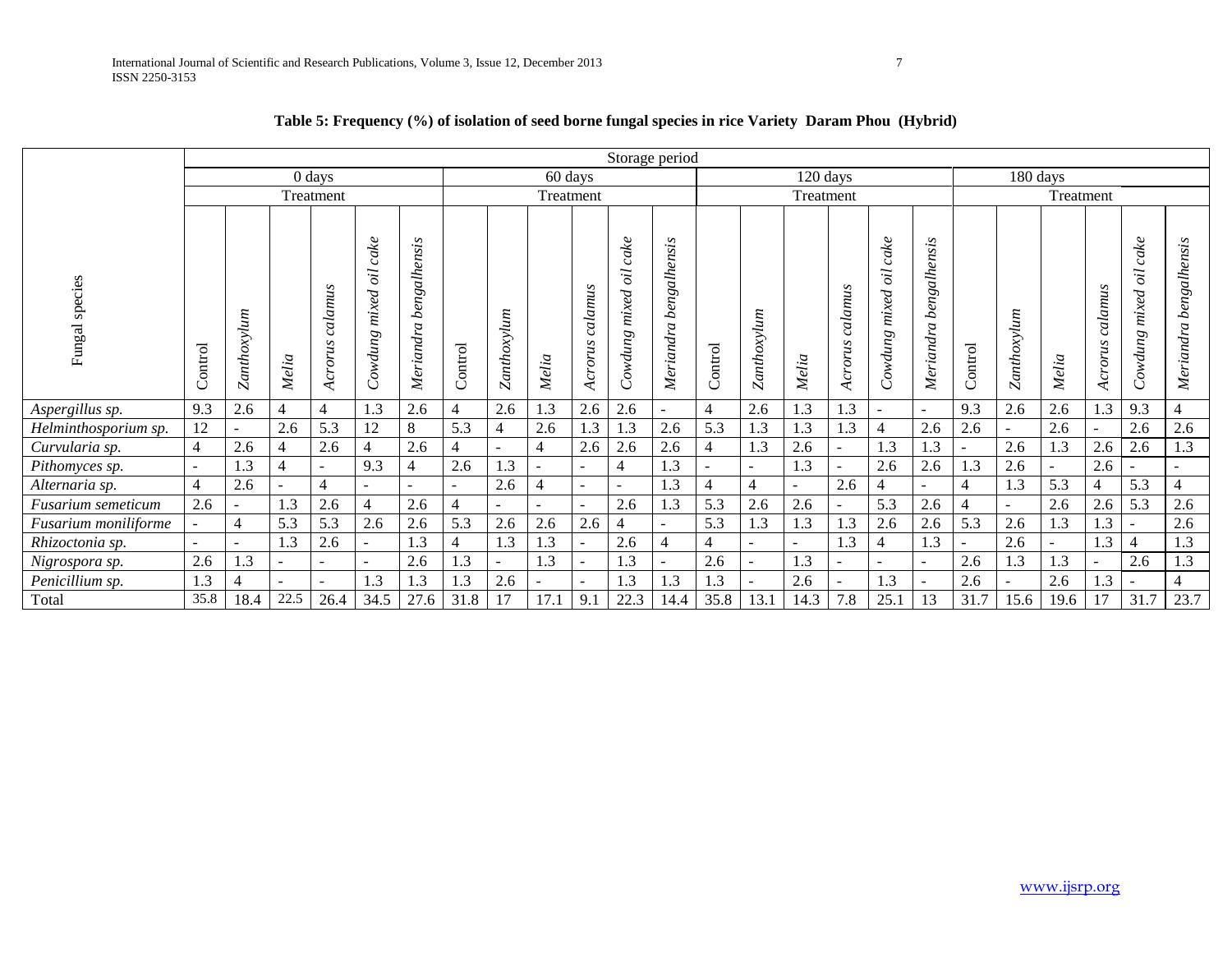|                     |                |                |               |                |                |                |                |                |   |               | Storage periods |               |          |              |    |                |   |                |   |                |
|---------------------|----------------|----------------|---------------|----------------|----------------|----------------|----------------|----------------|---|---------------|-----------------|---------------|----------|--------------|----|----------------|---|----------------|---|----------------|
|                     |                |                | $0$ days      |                |                |                |                | 60 days        |   |               |                 |               | 120 days |              |    |                |   | 180 days       |   |                |
| Treatments          | $\overline{C}$ | $\mathcal{C}$  | C             | J              | C5             | $\overline{C}$ | C <sub>2</sub> | C3             | J | $\mathcal{C}$ | $\overline{C}$  | $\mathcal{C}$ | C3       | J            | C5 | $\overline{C}$ | S | $\mathbb{C}^3$ | J | $\mathcal{C}$  |
| Zanthoxylum         | 7              | 7              | 4             | 5              | $\overline{7}$ | 8              | 8              | 4              | 8 | 7             | 6               | 6             | 3        | 6            | 6  | 6              | 6 | 5              | 7 | $\tau$         |
| Melia               | 7              | 6              | 6             | $\overline{7}$ | $\overline{7}$ | $\overline{7}$ | 6              | 5              | 6 | $\tau$        | 5               | 6             | 5        | $\mathbf{r}$ | 8  | 8              | 9 | 6              | 9 | 8              |
| A. calamus          | 6              | 6              | 5             | 6              | $\overline{7}$ | 4              | 5              | $\overline{2}$ | 4 | 4             | 6               | 5             | 3        | 5            | 5  | 7              | 5 | 5              | 6 | 8              |
| Cowdung<br>+oilcake | 6              | $\overline{7}$ | 6             | 6              | $\overline{7}$ | $\overline{7}$ | 9              | $\mathcal{I}$  | 8 | 9             | 9               | $\tau$        | 7        | 8            | 8  | 9              | 7 | 7              | 9 | $\overline{7}$ |
| M.bengalensis       | 7              | $\overline{7}$ | 8             | $\overline{7}$ | 9              | 7              | 6              | 3              | 6 | 7             | $\overline{7}$  | 5             | 3        | 7            | 6  | 8              | 6 | 6              | 7 | 9              |
| Control             | 7              | 8              | $\mathcal{I}$ | 8              | $\overline{7}$ | $\overline{7}$ | 9              | 10             | 9 | 9             | 10              | 9             | 8        | 9            | 9  | 8              | 8 | 8              | 9 | 8              |

#### **Table 6: Number of fungal species isolated from seeds of five rice cultivars treated with plant parts and cowdung mixed oilcake**

C1- Moirangphou khongangbi C2- Maipak phou

C3- Chakkhao poireiton C4- RCM- 9

C5- Daram phou

## **Table 7.1 (a): Effect of plant parts and cowdung mixed oilcake on fungal incidence (% frequency) on seeds of local rice cultivar – Moirangphou khongangbi**

| Treatment             |          | Storage period |          |          |  |
|-----------------------|----------|----------------|----------|----------|--|
|                       | $0$ days | 60 days        | 120 days | 180 days |  |
|                       | 17       | 15.7           | 10.4     | 18.4     |  |
| Zanthoxylum           | (24.35)  | (23.34)        | (18.81)  | (25.4)   |  |
| Melia                 | 19.8     | 15.7           | 11.8     | 19.7     |  |
|                       | (26.42)  | (23.34)        | (20.09)  | (26.35)  |  |
|                       |          |                |          |          |  |
| Acrorus calamus       | 22.4     | 6.5            | 11.7     | 17       |  |
|                       | (28.25)  | (14.77)        | (20)     | (24.35)  |  |
| Cowdung mixed oilcake | 25.1     | 14.4           | 25       | 26.4     |  |
|                       | (30.07)  | (22.3)         | (30)     | (30.92)  |  |
| Meriandra bengalensis | 25.2     | 13.1           | 15.7     | 17       |  |
|                       | (30.13)  | (21.22)        | (23.34)  | (24.35)  |  |
| Control               | 21.2     | 33             | 41.1     | 26.4     |  |
|                       | (27.42)  | (35.06)        | (39.87)  | (30.92)  |  |

Figures in parenthesis are Angular transformed values.

 $CD_{.05}$  (Treatment) = 5.18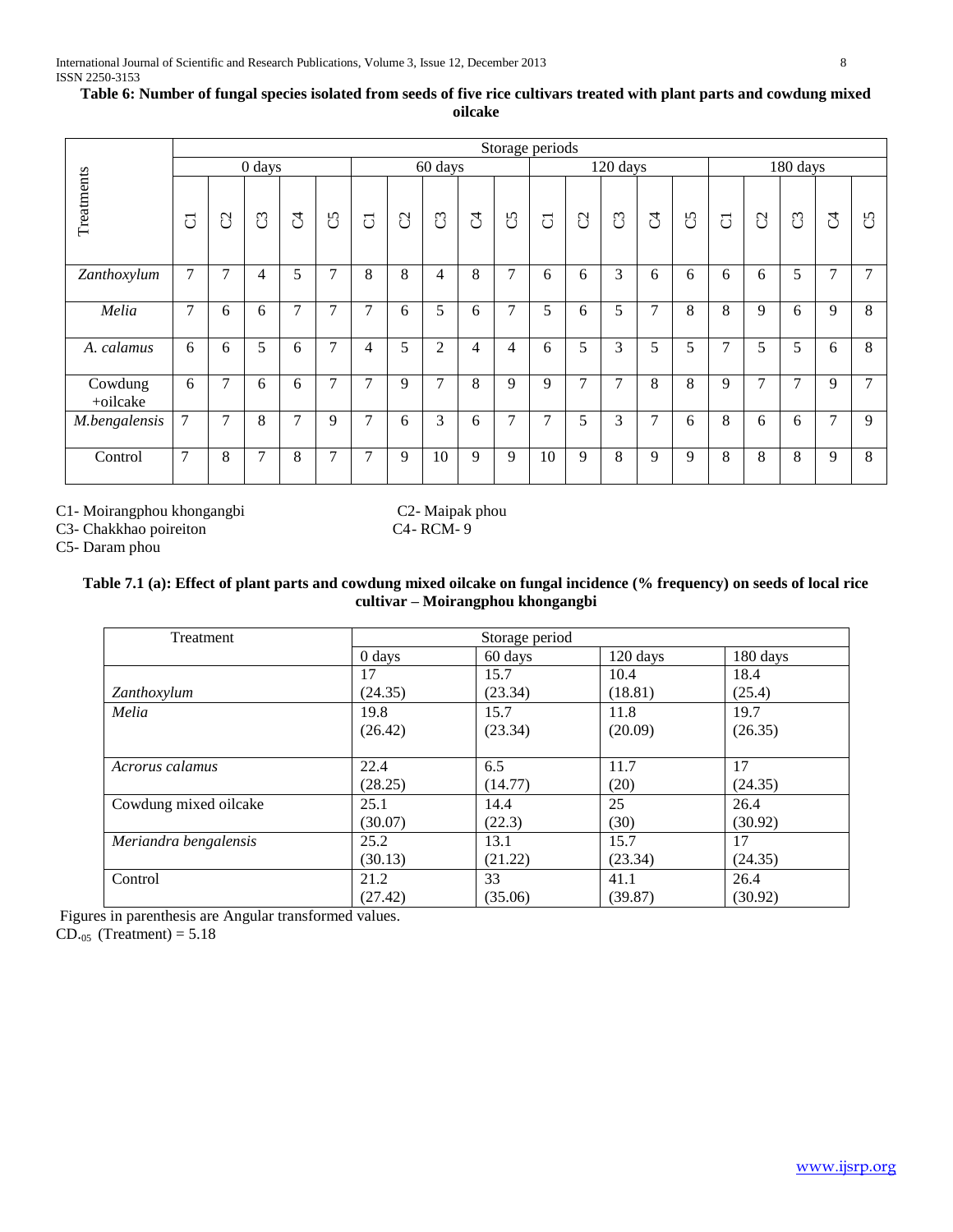## **Table 7.1(b): Effect of plant parts and cowdung mixed oilcake on fungal incidence (% frequency) on seeds of local rice cultivar – Maipakphou**

| Treatment             |                    | Storage period |          |          |
|-----------------------|--------------------|----------------|----------|----------|
|                       | $0 \, \text{days}$ | 60 days        | 120 days | 180 days |
|                       | 30.4               | 21             | 10.4     | 15.8     |
| Zanthoxylum           | (33.46)            | (27.27)        | (18.81)  | (23.42)  |
|                       | 14.4               | 14.4           | 13       | 21       |
| Melia                 | (22.3)             | (22.3)         | (21.13)  | (27.27)  |
|                       | 18.4               | 10.4           | 9.1      | 9.1      |
| Acrorus calamus       | (25.4)             | (18.81)        | (17.56)  | (17.56)  |
|                       | 19.7               | 16.9           | 14.4     | 15.7     |
| Cowdung mixed oilcake | (26.35)            | ((24.27)       | (22.3)   | (23.34)  |
|                       | 18.4               | 13.1           | 9.1      | 14.5     |
| Meriandra bengalensis | (25.4)             | (21.22)        | (17.56)  | (22.38)  |
|                       | 30.3               | 29             | 34.4     | 26.4     |
| Control               | (33.4)             | (32.58)        | (35.91)  | (30.92)  |

Figures in parenthesis are Angular transformed values.

 $CD_{.05}$  (Treatment) = 3.78

## **Table 7.1(c): Effect of plant parts and cowdung mixed oilcake on fungal incidence(% frequency) of local rice cultivar – Chakkhao poireiton**

| <b>Treatment</b>      |          | Storage period |          |          |
|-----------------------|----------|----------------|----------|----------|
|                       | $0$ days | 60 days        | 120 days | 180 days |
|                       | 7.8      | 11.8           | 5.2      | 9.1      |
| Zanthoxylum           | (16.22)  | (20.09)        | (13.18)  | (17.56)  |
|                       | 14.4     | 7.8            | 9.1      | 10.4     |
| Melia                 | (22.3)   | (16.22)        | (17.56)  | (18.81)  |
|                       | 14.4     | 2.6            | 5.2      | 7.8      |
| Acrorus calamus       | (22.3)   | (9.28)         | (13.18)  | (16.22)  |
|                       | 21.1     | 13             | 10.4     | 23.6     |
| Cowdung mixed oilcake | (27.35)  | (21.13)        | (18.81)  | (29.06)  |
|                       | 19.7     | 5.2            | 5.2      | 10.4     |
| Meriandra bengalensis | (26.35)  | (13.18)        | (13.18)  | (18.81)  |
|                       | 25.1     | 29             | 22.2     | 25       |
| Control               | (30.07)  | (32.58)        | (28.11)  | (30)     |

Figures in parenthesis are Angular transformed values.

 $CD_{.05}$  (Treatment) = 4.16

## **Table 7.1 (d): Effect of plant parts and cowdung mixed oilcake on fungal incidence (% frequency) on seeds of rice cultivar – RCM-9**

| Treatment             |          | Storage period |          |          |
|-----------------------|----------|----------------|----------|----------|
|                       | $0$ days | 60 days        | 120 days | 180 days |
|                       | 9.1      | 17             | 11.7     | 17       |
| Zanthoxylum           | (17.56)  | (24.35)        | (20)     | (24.35)  |
|                       | 17.1     | 11.8           | 10.4     | 22.3     |
| Melia                 | (24.43)  | (20.09)        | (18.81)  | (28.18)  |
|                       | 21.2     | 6.5            | 7.8      | 13.1     |
| Acrorus calamus       | (27.42)  | (14.77)        | (16.22)  | (21.22)  |
|                       | 18.5     | 21             | 15.6     | 22.3     |
| Cowdung mixed oilcake | (25.47)  | (27.27)        | (23.26)  | (28.18)  |
|                       | 18.3     | 9.1            | 13       | 15.7     |
| Meriandra bengalensis | (25.33)  | (17.56)        | (21.13)  | (23.34)  |
|                       | 18.4     | 23.8           | 33.1     | 41.1     |
| Control               | (25.4)   | (29.2)         | (35.12)  | (39.87)  |